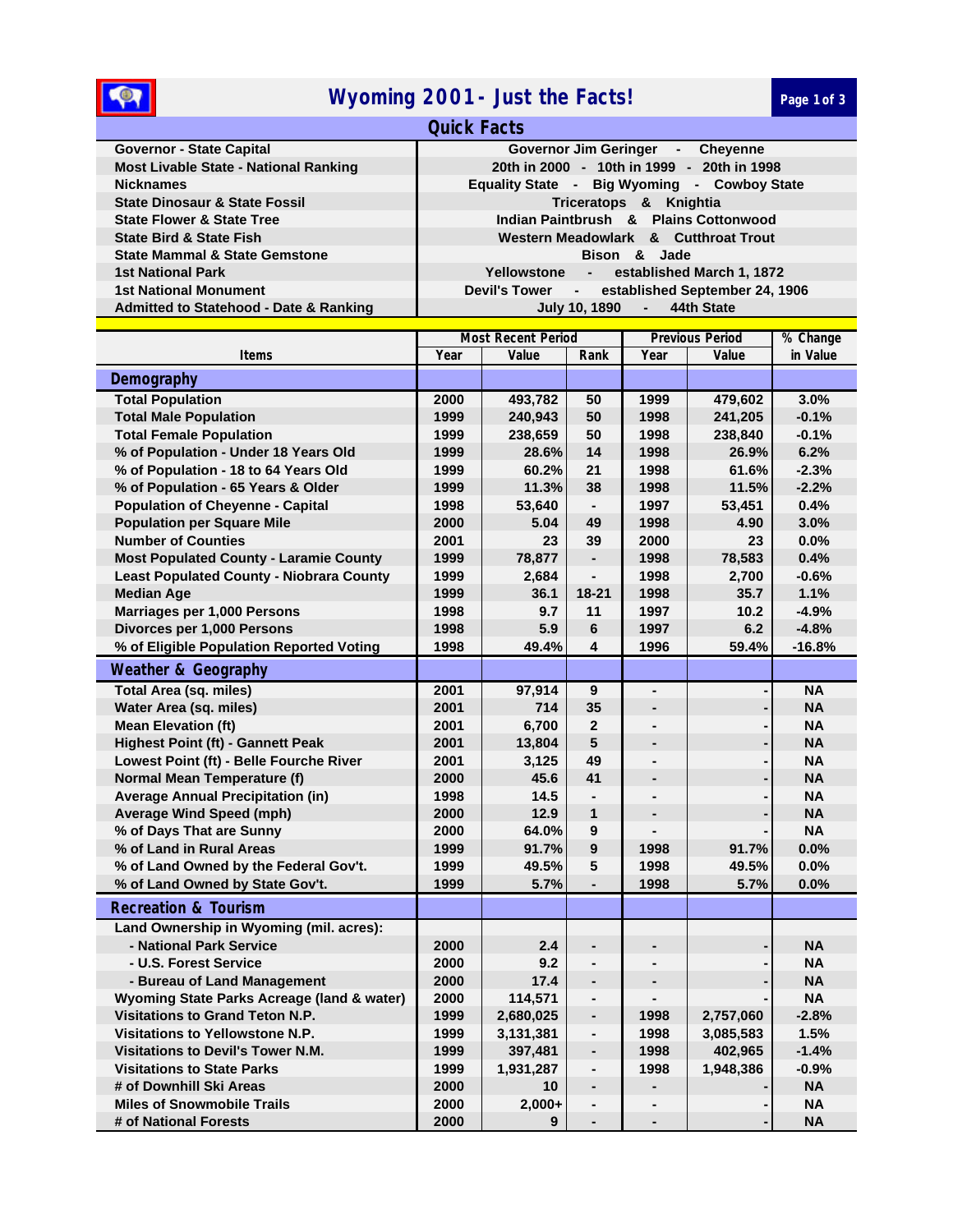| $\circ$<br>Wyoming 2001 - Just the Facts!                     |                           |               |                                                |                        |               | Page 2 of 3  |
|---------------------------------------------------------------|---------------------------|---------------|------------------------------------------------|------------------------|---------------|--------------|
|                                                               | <b>Most Recent Period</b> |               |                                                | <b>Previous Period</b> | % Change      |              |
| <b>Items</b>                                                  | Year                      | Value         | Rank                                           | Year                   | Value         | in Value     |
| <b>Tax Environment</b>                                        |                           |               |                                                |                        |               |              |
| <b>Individual State Income Tax Rate</b>                       | 2001                      | 0.0%          | 42-50                                          | 2000                   | 0.0%          | 0.0%         |
| <b>Corporate Income Tax Rate</b>                              | 2001                      | 0.0%          | 47-50                                          | 2000                   | 0.0%          | 0.0%         |
| <b>State Sales Tax Rate</b>                                   | 2001                      | 4.0%          | 36                                             | 2000                   | 4.0%          | 0.0%         |
| <b>Gasoline Tax Rate (cents/gallon)</b>                       | 2001                      | 14.0          | 44                                             | 2000                   | 14.0          | 0.0%         |
| <b>Cigarette Tax Rate (cents/pack)</b>                        | 2001                      | 12.0          | 46                                             | 2000                   | 12.0          | 0.0%         |
| <b>Tax Freedom Day - Wyoming</b>                              | 2000                      | May 14        | $\overline{2}$                                 | 1999                   | <b>May 12</b> | <b>NA</b>    |
| Tax Freedom Day - U.S.                                        | 2000                      | May 3         |                                                | 1999                   | May 3         | <b>NA</b>    |
| <b>State/Local Taxes as % of Income</b>                       | 2000                      | 9.3%          | 44                                             | 1999                   | 7.3%          | 27.4%        |
| Federal Taxes as % of Income                                  | 2000                      | 27.7%         | 1                                              | 1999                   | 28.6%         | $-3.1%$      |
| <b>Wyoming Economy</b>                                        |                           |               |                                                |                        |               |              |
| The Digital Economy:                                          |                           |               |                                                |                        |               |              |
| - Online Population (% of adults online)                      | 1998                      | 36.0%         | 10                                             |                        |               | <b>NA</b>    |
| - Technology in Schools (weighted measure)                    | 1998                      | 2.75          | 10                                             |                        |               | <b>NA</b>    |
| - Digital Government (weighted measure)                       | 1998                      | 69.8          | 11                                             |                        |               | <b>NA</b>    |
| - ".com" Domains per Firm                                     | 1999                      | 0.15          | 39                                             |                        |               | <b>NA</b>    |
| Per Capita Gross State Product (\$)                           | 1998                      | \$36,517      | $\overline{\mathbf{4}}$                        | 1997                   | \$37,018      | $-1.4%$      |
| Per Capita Personal Income (\$)                               | 1999                      | \$26,396      | 34                                             | 1998                   | \$24,927      | 5.9%         |
| <b>Wyoming Annual Inflation Rate</b>                          | <b>2Q00</b>               | 4.3%          | $\overline{\phantom{0}}$                       | <b>2Q99</b>            | 2.6%          | 65.4%        |
| <b>New Wyoming Profit Corporations</b>                        | <b>3Q00</b>               | 390           |                                                | 3Q99                   | 546           | $-28.6%$     |
| <b>New Non-Wy Profit Corporations</b>                         | <b>3Q00</b>               | 310           | $\blacksquare$                                 | 3Q99                   | 365           | $-15.1%$     |
| <b>Bank Deposits (bil. \$)</b>                                | <b>3Q00</b>               | \$5.5         | $\overline{\phantom{0}}$                       | 3Q99                   | \$6.0         | $-8.3%$      |
| Exports - Origin of Movement Series (mil. \$)                 | 1999                      | \$497.2       | 49                                             | 1998                   | \$543.8       | $-8.6%$      |
| <b>Agriculture &amp; Mining</b>                               |                           |               |                                                |                        |               |              |
| Average # of Acres per Farm/Ranch                             | 1999                      | 3,761         | 1                                              | 1998                   | 3,761         | 0.0%         |
| Cash Receipts from Commodities (mil.\$)                       | 1998                      | \$850.3       | 38                                             | 1997                   | \$876.3       | $-3.0%$      |
| <b>Beef Cows (1,000)</b>                                      | 1999                      | 824           | 15                                             | 1998                   | 804           | 2.5%         |
| All Sheep & Lambs (1,000)                                     | 1999                      | 660           | 3                                              | 1998                   | 710           | $-7.0%$      |
| Wool Production (1,000 lbs.)                                  | 1999                      | 4,930         | $\mathbf{2}$                                   | 1998                   | 5,540         | $-11.0%$     |
| Alfalfa Hay (1,000 tons)                                      | 1999                      | 1,782         | 18                                             | 1998                   | 1,560         | 14.2%        |
| Barley (1,000 bu.)                                            | 1999                      | 7,310         | 8                                              | 1998                   | 7,310         | 0.0%         |
| Sugarbeets (1,000 tons)                                       | 1999                      | 1,205         | $\boldsymbol{9}$                               | 1998                   | 1,087         | 10.9%        |
| <b>Coal Production (mil. short tons)</b>                      | 1999                      | 336.5         | 1                                              | 1998                   | 314.9         | 6.9%         |
| <b>Natural Gas Production (bil. cubic feet)</b>               | 1999                      | 1,130.9       | 5                                              | 1998                   | 1,072.6       | 5.4%         |
| Oil Production (mil. barrels)                                 | 1999                      | 61.4          | 6                                              | 1998                   | 65.7          | $-6.5%$      |
| <b>Trona Production (mil. short tons)</b>                     | 1999                      | 17.8          | 1                                              | 1998                   | 18.6          | $-4.3%$      |
| <b>Education</b>                                              |                           |               |                                                |                        |               |              |
| % of Pop. (25+) with High School Degree                       | 1998                      | 90.0%         | $\mathbf{3}$                                   | 1996                   | 90.2%         | $-0.2%$      |
| % of Pop. (25+) with Bachelor's Degree                        | 1998                      | 19.8%         | 43                                             | 1996                   | 24.2%         | $-18.2%$     |
| <b>Education Freedom Index (composite score)</b>              | 2000                      | 1.76          | 40                                             |                        |               | NA           |
| <b>ACT Average Composite Score</b>                            | 1999                      | 21.4          | 20                                             | 1998                   | 21.4          | 0.0%         |
| <b>SAT Average Composite Score</b>                            | 1999                      | 1,097         | 19                                             | 1998                   | 1,094         | 0.3%         |
| % of Students in Private Schools                              | 1997                      | 2.6%          | 49                                             | 1995                   | 2.2%          | 18.2%        |
| <b>Pupil-Teacher Ratio in Public Schools</b>                  | 1999                      | 14.2          | 43                                             | 1998                   | 14.5          | $-2.1%$      |
| Average Salary of Teachers (\$)                               | 1998                      | \$32,022      | 42                                             | 1997                   | \$31,721      | 0.9%         |
| <b>Public High School Graduation Rate</b>                     | 1999                      | 76.1%         | 16                                             | 1998                   | 78.2%         | $-2.7%$      |
| <b>High School Drop Out Rate</b>                              | 1997                      | 6.2%          | 8                                              | 1996                   | 5.7%          | 8.8%         |
| Expenditures Per Pupil in Public Schools (\$)                 | 1999                      | \$7,097       | 11                                             | 1998                   | \$5,911       | 20.1%        |
| <b>Enrollment at the University of Wyoming</b>                | May 00                    | 11,540        | $\qquad \qquad \blacksquare$<br>$\blacksquare$ | <b>May 99</b>          | 11,467        | 0.6%         |
| Average Student Age at U.W.<br>4-Year Graduation Rate at U.W. | <b>May 99</b><br>1995     | 27.1<br>21.5% | $\overline{\phantom{0}}$                       | <b>May 98</b><br>1994  | 27.1<br>20.1% | 0.0%<br>7.0% |
| Average Faculty Salary at U.W. (\$ - all ranks)               | 1999                      | \$48,499      | ۰                                              | 1998                   | \$47,097      | 3.0%         |
| Bachelor's Degrees Granted at U.W.                            | 1999-00                   | 1,797         | $\blacksquare$                                 | 1998-99                | 1,784         | 0.7%         |